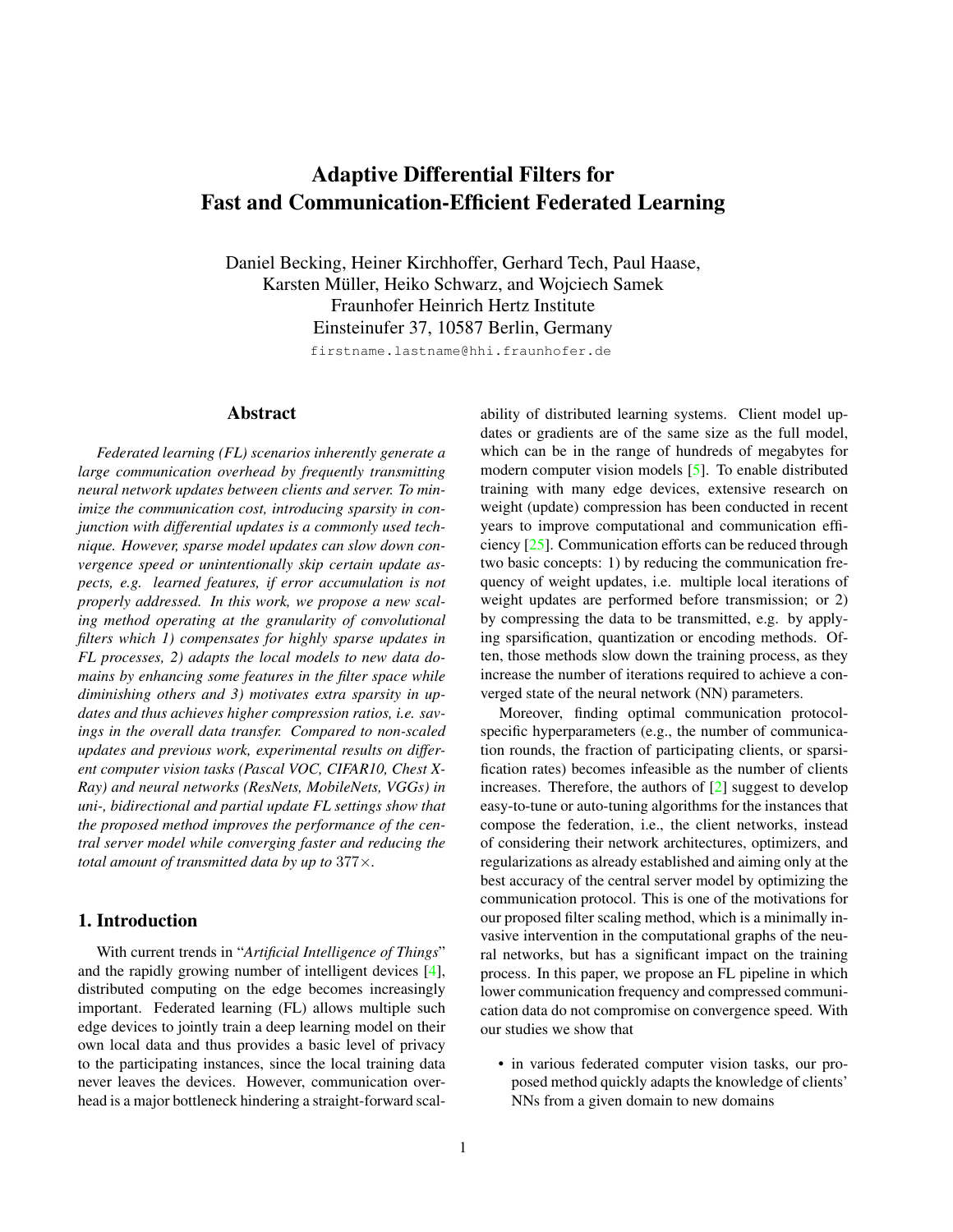- <span id="page-1-2"></span>• equipping NN layers with additional trainable scaling factors accelerates and regulates the entire FL process
- thanks to our sparsification, encoding and scaling technologies, the amount of transmitted data is minimal
- our proposed method leads to considerable speedups compared to prior work and improves communication efficiency.

First, we discuss the relation to previous works (Section [2\)](#page-1-0), then we introduce our compression pipeline (Section [3\)](#page-1-1), the filter scaling mechanism and the training protocol (Section [4\)](#page-2-0). Section [5](#page-3-0) presents experimental results, including the review of different optimization methods, the effects of filter scaling, computational overheads, variation in the number of clients and comparison with prior work. Section [6](#page-7-0) concludes the paper.

#### <span id="page-1-0"></span>2. Relation to Prior Work

For data reduction efficacy, it is crucial to use appropriate scaling factors in quantized representations of neural networks. That is, assuming an integer aligned uniform quantization scheme, the integer values are multiplied by a scalar step size to better capture the underlying data distribution. The work in [\[6\]](#page-8-3) quantizes convolutional layers with one such step size per kernel and dense layers with a global step size. The step sizes are computed by a grid search, minimizing a mean squared error function. The authors showed that, given a small calibration data set, stochastic gradient descent (SGD) can further refine the step sizes for better approximation of the original model, improving top-1 accuracy by up to to  $23\%$ . The works in [\[3,](#page-8-4) [11\]](#page-8-5) present direct step size learning in the scope of so-called *quantizationaware training* on a per layer granularity. As a counterpart, in non-uniform quantization each quantization level can be learned by a corresponding scaling factor independently, i.e. they are not equidistantly distributed. This technique finds application in ternary networks [\[18\]](#page-8-6), i.e. having only two trainable quantization levels ("*centroids*") per network layer, or generally for low-precision networks to finetune centroids [\[9\]](#page-8-7). *Local Scaling Adaptation* is a technique that was adopted into the international standard ISO/IEC 15938−17 on neural network compression (NNC) [\[8,](#page-8-8)[14\]](#page-8-9) to increase the model capacity and thus compensate for quantization errors. It introduces a multiplicative factor for each output element of NN layers. These scaling factors are then applied to the quantized parameter representation before adding the bias.

In the context of distributed learning, several works compensate quantization errors by keeping track of the difference between the original and quantized gradients [\[24\]](#page-9-1). The work in [\[26\]](#page-9-2) partitions gradients into blocks, where each gradient block (i.e. each tensor in their example) is compressed and transmitted in a 1-bit format with a corresponding scaling factor. Another method is to reduce the communication frequency and not send gradients each iteration but weight updates as generalized gradients after clients have performed multiple iterations, finally averaging the updates on the server side (*FedAvg*) [\[19\]](#page-8-10). The work in [\[20\]](#page-8-11) demonstrates that also an *Adam* [\[13\]](#page-8-12)-optimized variant of FedAvg converges faster than traditional SGD, however, at the cost of additionally transmitting per-parameter learning rates and estimates of the 1st and the 2nd raw moment of the gradient. Gradient sparsification methods only send gradient elements larger than a predefined threshold. One of the first approaches was presented by  $[23]$ , using a predefined threshold, whereas in  $[16]$  a fixed sparsity rate is used. In practice, however, it is non-trivial to choose suitable thresholds or rates, as they can vary considerably for different neural architectures and even different layer types, layer locations within the neural network, or in different training iterations [\[1\]](#page-8-15). The architectures are predefined in most of the works, which may not be the optimal choice for the particular FL scenario. Beyond improving communication settings, *FedNAS* [\[10\]](#page-8-16) proposes a paradigm for personalized FL by adapting client model architectures. To address the above challenges, we introduce statistics-dependent sparsification methods and additional trainable scaling factors to adapt the networks to sparse distributed training in divergent domains.

## <span id="page-1-1"></span>3. Compression Pipeline For Differential Neural Network Updates

In this work, one communication epoch  $t$  is defined as follows: 1) clients are synchronized with the server, i.e. they download the latest server update and add it to their model state, 2) clients optimize weights based on their local data, 3) clients compute the weight difference  $\Delta W$  wrt. the previous state:

$$
\Delta W_i^{(t)} = W_i^{(t)} - W_i^{(t-1)} \tag{1}
$$

with  $i \in I = [1, \ldots, \text{\#clients}],$  4) compression of  $\Delta \mathcal{W}_i^{(t)}$ , 5) clients send the compressed  $\Delta \hat{\mathcal{W}}_i^{(t)}$  to the server, 6) the server S applies federated averaging:  $\Delta \mathcal{W}^{(t)}_{\mathbb{S}} = \frac{1}{|I|} \sum_{i \in I} \Delta \hat{\mathcal{W}}^{(t)}_i$ , 7) the server sends the update  $\Delta W_{\rm S}^{(t)}$  to clients for synchronization, and so on. This basic communication protocol is in the spirit of federated averaging (FedAvg) [\[19\]](#page-8-10). Unless otherwise specified, no error accumulation is used.

One important part, that our proposed method also focuses on, is the compression of weight updates which is typically not part of FedAvg. In a first preprocessing step, sparsification techniques are applied, which set unimportant weight update elements to zero (i.e., weight update elements which minimally affect the model's computed output values; here we use the weight update magnitude as a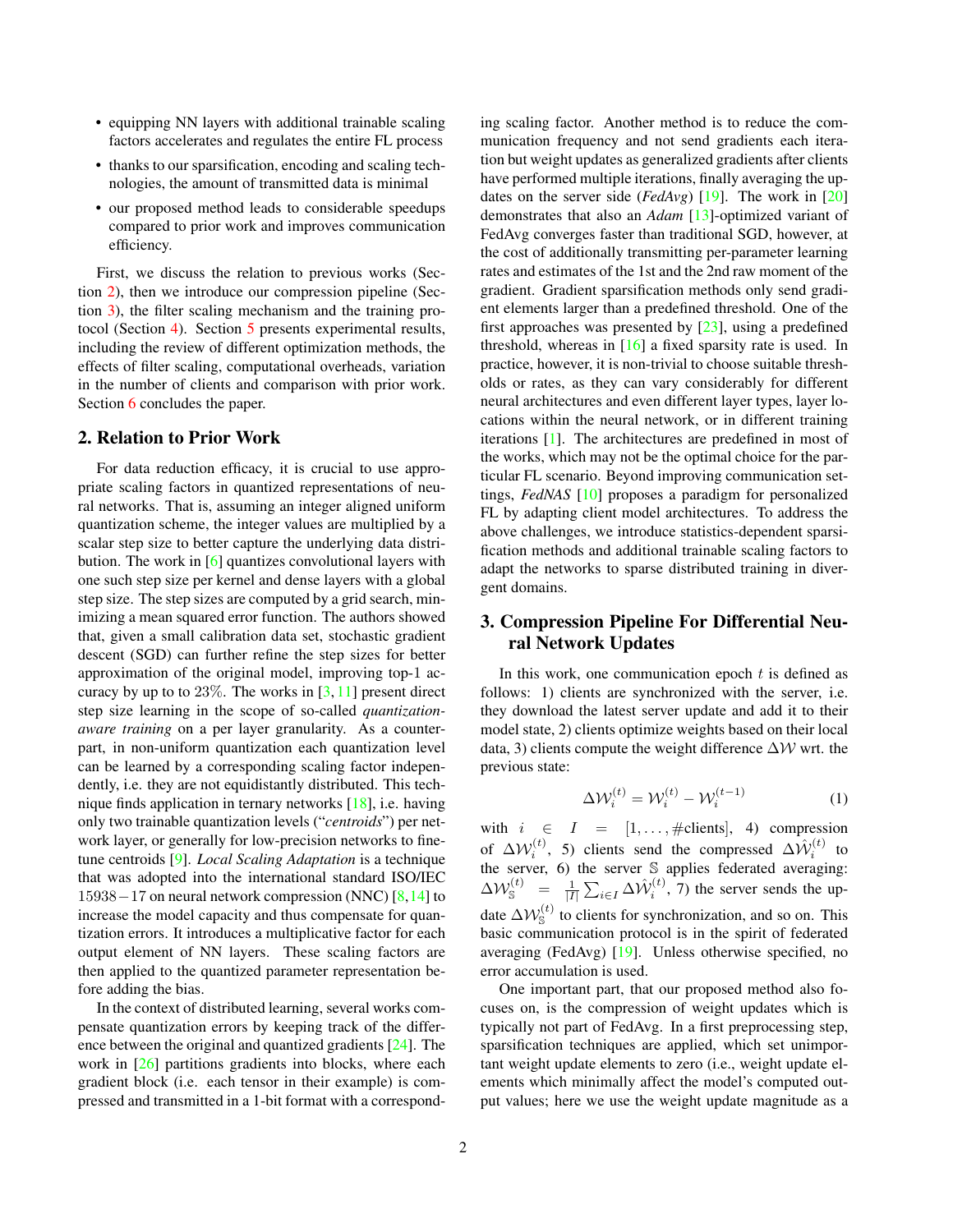heuristic for importance), resulting in sparser and higher compressible weight update tensors.

Sparsification can be carried out in an unstructured or structured manner. In unstructured sparsification, any weight update element with small magnitude is set to zero, independently of its position. In contrast, in a structured sparsification an entire regular subset of parameters is set to zero, e.g., convolutional filters, kernels, matrix rows or columns. In our proposed method we use both paradigms, structured and unstructured sparsification. For unstructured sparsification we calculate the threshold  $\theta_u$  parameter-wise by Gaussian approximation, i.e.

$$
\theta_{\mathsf{u}} = \max(|\text{mean}(\Delta W) - \delta \cdot \text{std}(\Delta W)|, |\text{mean}(\Delta W) + \delta \cdot \text{std}(\Delta W)|)
$$
(2)  
s.t.  $\theta_{\mathsf{u}} \geq \text{step.size}/2$ 

Here  $\Delta W$  corresponds to a specific layer/parameter update within the neural network update  $\Delta W$ , std $(\cdot)$  describes the standard deviation of the parameter update distribution and  $\delta$  is a hyperparameter which shifts the threshold and can be fine-tuned until a certain amount of sparsity or model performance degradation is exceeded. The step size is a global parameter used for quantization. More precisely, in our uniform quantization scheme, it is an integer range multiplied by a float value which is used to generate quantization levels to which the original weight update distribution is assigned to, i.e.  $[q, \ldots, -1, 0, 1, \ldots, p]$  step size.

For structured sparsification, the regular subset of weight update elements we use is at the granularity of convolutional filters  $F \in \mathbb{R}^{N \times K \times K}$  or output neurons  $O \in \mathbb{R}^N$ , when considering convolutional  $W_{\text{conv}} \in \mathbb{R}^{M \times N \times K \times K}$  and dense layers  $W_{\text{dense}} \in \mathbb{R}^{M \times N}$ , respectively. Here, N refers to the number of input channels/elements, M to the number of output channels/elements and  $K \times K$  to the convolutional kernel size. For simplicity, we use the notation of filter sparsification, which in the following shall also include sparsification of output neurons in dense layer types. As a threshold for structured sparsification, we calculate the average of filter means, parameter-wise:

<span id="page-2-2"></span>
$$
\theta_{\rm s} = \frac{\gamma}{M} \sum_{m=0}^{M-1} |\Delta \bar{F}|, \quad F \in \mathbb{R}^{N \times K \times K} \tag{3}
$$

 $\gamma$  is again a hyperparameter which shifts the threshold and can be fine-tuned. Structured sparsity can be exploited very effectively in coding mechanisms, e.g. by skipping all-zero matrix rows that belong to the corresponding filters.

Having introduced unstructured and structured sparsity, the model update  $\Delta W$  is uniformly quantized and encoded with the NNC standard. Since the universal *DeepCABAC* entropy encoder of NNC can represent frequently occurring symbols with fewer bits, a high sparsity rate, i.e. a high probability that  $\Delta w_{nkk} = 0$ , reduces the model's entropy and thus results in smaller representations of  $\Delta W$ .

## <span id="page-2-0"></span>4. Filter and Output Neuron Scaling for Distributed Learning Scenarios

In our proposed method, we introduce additional trainable scaling factors  $S$  to compensate sparse network updates  $\Delta W$ . The trade-off is that the more zero elements are transmitted during a weight update, the less learning progress is possible because the current state of the model cannot change significantly. At the same time, we aim to have many zero elements to make the data more compressible. With our proposed scaling factors, we intend to balance this trade-off, i.e., we compensate for the fact that many update elements are zero by adjusting neighboring weights with a multiplicative factor, even if the associated neighborhood update is entirely zero.

<span id="page-2-1"></span>The scaling factors are implemented at the granularity of convolutional filters/output neurons which ensures a low memory and computational overhead of the extra parameters. For the implementation, the computational graph of the neural network must be adapted by equipping convolutional and dense layers with a multiplication function and a multi-dimensional parameter whose first dimension's size corresponds to the number of output elements of the associated layer, while all following dimensions are of size 1 ("unsqueezed") to allow for correct tensor multiplication. The overall number of dimensions is equal to the associated layer's number of dimensions. E.g. for a convolutional layer  $W_{\text{conv}} \in \mathbb{R}^{M \times N \times K \times K}$  the scaling factors are  $S \in \mathbb{R}^{M \times 1 \times 1 \times 1}$ , which allows each single filter  $F \in \mathbb{R}^{N \times K \times K}$  in  $W_{\text{conv}}$  to be multiplied by a scalar s:

<span id="page-2-3"></span>
$$
F_m^* = F_m \cdot s_m, \quad m \in [0, \dots, M-1]. \tag{4}
$$

In the following, s refers to a single scaling factor, i.e.  $s \subseteq S \subseteq S$ . Apart from the increased model capacity, the additional parameters lead to different mechanisms taking effect in the context of incremental weight update compression of neural networks. Filter scaling speeds up the convergence of the center model, although very sparse weight updates typically require many communication rounds to converge. As shown in the experiments section, the scaling factors can not only amplify certain convolutional filters but also attenuate or even suppress redundant filters, i.e. feature extractors, and increase the overall sparsity of model updates ∆W.

Algorithm [1](#page-3-1) gives an overview of our proposed filterscaled sparse federated training. First, clients  $\mathbb{C}_i$  are synchronized with the server S by receiving its averaged update, then each client is trained on its local data split  $\mathcal{D}_i$ . Note that in this training step the scaling factors  $S_i$  re-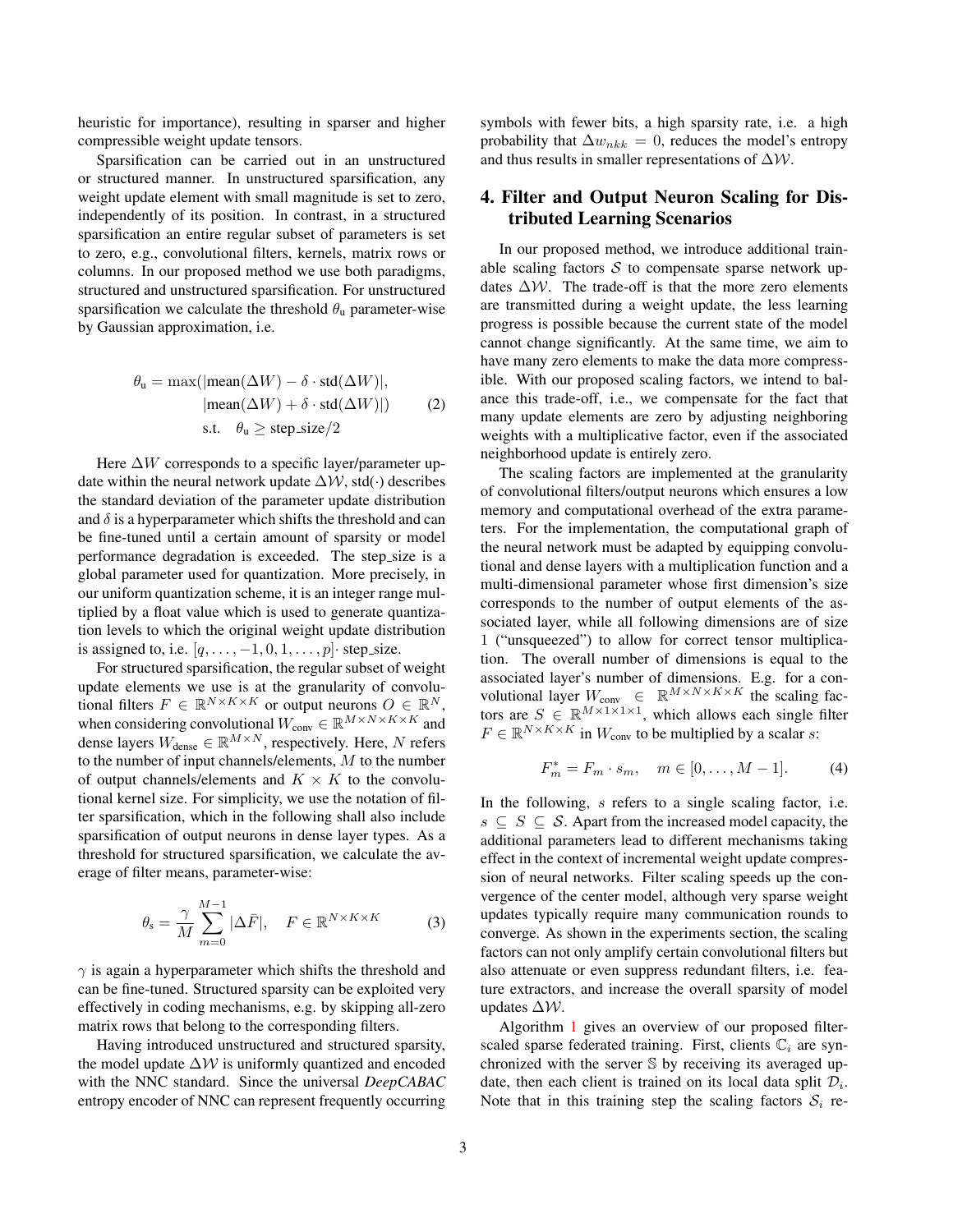<span id="page-3-3"></span>Algorithm 1: Filter-scaled sparse federated training (unidirectional case)

<span id="page-3-1"></span>1 **input** initial model  $W^{(0)}$ , dataset  $D$ , #clients, T, E

2 output federated learned server model  $\hat{\mathcal{W}}^{(T)}_{\mathbb{S}}$ 3 init all clients  $\mathbb{C}_i, i \in I = [1, \dots, \text{\# clients}]$  are initialized with the server S parameters  $\mathcal{W}_i \leftarrow \mathcal{W}_s$ . Every Client holds a different data split  $\mathbb{C}_i \leftarrow \mathcal{D}_i, \mathcal{D}_{val_i}$ . Scaling factor initialization is  $S_i \leftarrow 1, S_i \subseteq W_i$ .

```
4 for t = 1, \ldots, T do
 5 Client side training:
 6 for i \in I do
  7 download\mathcal{L}_i \leftarrow \mathcal{S}(\Delta \mathcal{W}_\mathcal{S}^{(t)})\begin{array}{ccc} \mathbf{s} & | & | & \mathcal{W}^{(t)}_i = \mathcal{W}^{(t)}_i + \Delta \mathcal{W}^{(t)}_{\mathbb{S}} \end{array}\mathcal{Y}_i^{(t+1)} = \text{train}(\mathcal{W}_i^{(t)}, \mathcal{D}_i), \text{ s.t. } \mathcal{S}_i^{(t+1)} = \mathcal{S}_i^{(t)}10 \Delta^s \mathcal{W}_i^{(t+1)} = \text{sparsity}(\mathcal{W}_i^{(t+1)} - \mathcal{W}_i^{(t)}, \mathcal{D}_i)\mathbf{u}_1 \quad | \quad \hat{\mathcal{W}}_i^{(t+1)} = \mathcal{W}_i^{(t)} + \Delta^s \mathcal{W}_i^{(t+1)}12 \left|\right| \left| S_i^{(1)} \leftarrow \hat{\mathcal{W}}_i^{(t+1)}, perf = eval(\hat{\mathcal{W}}_i^{(t+1)}, \mathcal{D}_{val_i})13 for e = 1, \ldots, E do
 14 \mathcal{S}_i^{(e+1)} = \text{train}(\mathcal{S}_i^{(e)}, \mathcal{D}_i)15 if eval(\mathcal{S}_i^{(e+1)}, \hat{\mathcal{W}}_i^{(t+1)}, \mathcal{D}_{val_i}) \ge \text{perf } then
 16 | | | perf = eval(S_i^{(e+1)}, \hat{W}_i^{(t+1)}, \mathcal{D}_{val_i})17 \bigcup_{i=1}^{n} \hat{\mathcal{W}}_i^{(t+1)} \leftarrow \mathcal{S}_i^{(e+1)}18 end
19 end
\begin{array}{c|c} \textbf{20} & \Delta \hat{\mathcal{W}}_i^{(t+1)} = \hat{\mathcal{W}}_i^{(t+1)} - \mathcal{W}_i^{(t)} \ \textbf{21} & \textbf{1} & \textbf{1} \end{array}22 end
23 Server side aggregation:
\begin{array}{l} \mathbf{24} \quad \quad \Delta\mathcal{W}_{\mathbb{S}}^{(t+1)} = \frac{1}{|I|}\sum_{i\in I}\Delta\hat{\mathcal{W}}_{i}^{(t+1)} \ \mathbf{25} \quad \quad \hat{\mathcal{W}}_{\mathbb{S}}^{(t+1)} = \mathcal{W}_{\mathbb{S}}^{(t)} + \Delta\mathcal{W}_{\mathbb{S}}^{(t+1)} \end{array}26 end
27 \;return \hat{\mathcal{W}}^{(T)}_{\mathbb{S}}
```
main unchanged. After optimizing the clients, the differences wrt. the previous state are calculated and sparsified according to Equations [\(2\)](#page-2-1) and [\(3\)](#page-2-2). The sparsified updates  $\Delta^s \mathcal{W}_i^{(t+1)}$  are then added to the previous model state  $W_i^{(t)}$  which will serve as a basis for scaling factor optimization. For E sub-epochs,  $S_i$  are trained, whereas the rest of the network is frozen, including the running variances and means of the BatchNorm modules. After each sub-epoch, the scaled network is evaluated on the validation data set of the respective instance  $\mathcal{D}_{val_i}$ . From all sub-epochs, the network variant with the best validation performance is selected and proceeded with.

If the scaling factor training does not improve model performance compared to the sparsely updated model  $\hat{W}_i^{(t+1)}$ , the scaling factor updates are discarded. Otherwise, the parameter differences of the model are recalculated (considering also the scaling factor parameters), quantized and en-

<span id="page-3-2"></span>

Figure 1. Learning rate schedules used with  $|T| = 15$  epochs.

coded prior to transmitting them to the server. Note that we also investigated up- *and* downstream compression, where the server update  $\Delta W_{\rm s}^{(t+1)}$  is sparsified and scaled as well. This is not shown in Algorithm [1.](#page-3-1)

#### 4.1. Learning Rate Scheduling for Scaling Factors

In our studies, we tested different optimizer-learningrate-scheduler combinations, since the learning rate is crucial for appropriate convergence of the defined optimization problem. Even though the Adam optimizer  $[13]$  supports individual adaptive learning rate estimates for different parameters, the resulting learning rates are sometimes unsuitable for gradient optimization of our present FL scenarios. If the initial rate is too small, the optimizer is likely to converge to local minima and does not improve performance while simultaneously increasing the bitstream sizes due to the additional scaling factors. On the other hand, larger rates lead to coarser steps in gradient descent and thus are suboptimal for loss optimization in the later epochs. To limit Adam's peak learning rate, a linearly decreasing learning rate schedule can improve the results among others (e.g. the cosine annealing learning rate scheduler with warm restarts (CAWR) as proposed in [\[17\]](#page-8-17)). The schedulers are implemented such that after each batch of inferenced data, the scheduler performs one step according to the functions shown in Figure [1.](#page-3-2) The warm restarts of CAWR are introduced after each main training epoch  $t$ , prior to training the scaling factors  $S$ . We also ran experiments using SGD for scaling parameter optimization.

#### <span id="page-3-0"></span>5. Experiments

In the experiments, we evaluate our novel compression pipeline for FL scenarios by deploying three widely used neural network families (MobileNet, ResNet, VGG) and three datasets which are introduced in this section. We investigated different optimization methods, communication protocols, scaling factor parameterizations and their effects on weight updates as well as computational overhead, variation in number of clients and comparison with prior work.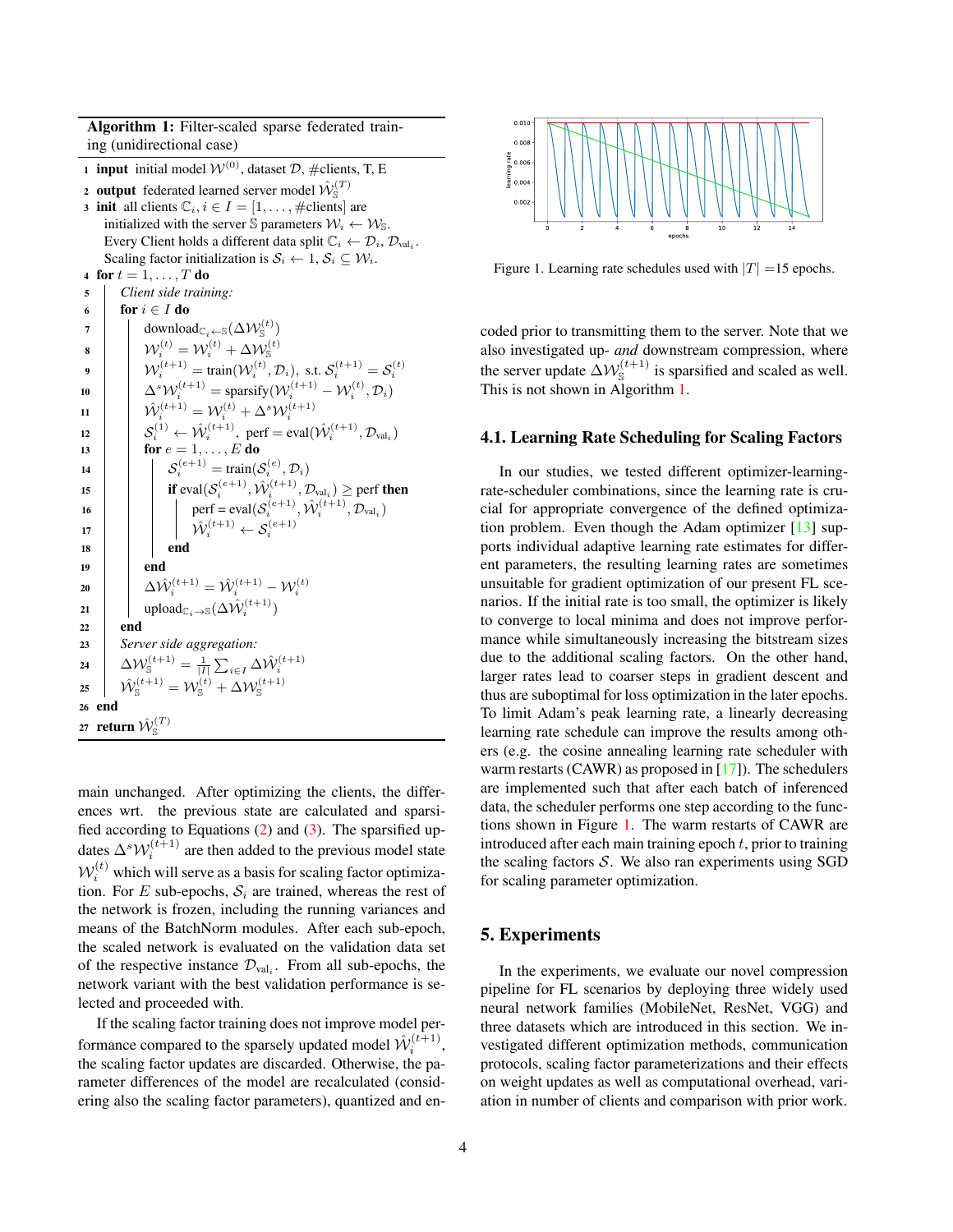<span id="page-4-2"></span><span id="page-4-1"></span>

Figure 2. Filter-scaled sparse federated training of VGG11, ResNet18, MobileNetV2 and VGG16 (row-major order) solving the Pascal VOC and Chest X-Ray classification tasks, respectively. The MobileNetV2 chart includes experiments with scaling factors only attached to the output convolutions of each inverted residual block and one experiment with full scaling factors "full-S" for comparison. VGG16 results include bidirectional compression of partial and end-to-end updates.

#### 5.1. Experimental Setup

The used neural networks are pre-trained on ImageNet and downloaded from the torchvision model zoo<sup>[1](#page-4-0)</sup>. We adapted the classifiers to predict 20, 10 and 2 instead of 1, 000 classes for the computer vision datasets *Pascal VOC* [\[7\]](#page-8-18), *CIFAR10* [\[15\]](#page-8-19) and *Chest X-Ray* [\[12\]](#page-8-20), respectively. Training and validation data was randomly split into nonoverlapping client data sets  $\mathcal{D}_i$ . Note that for the sake of generalization, the optimization of scaling factors is evaluated locally using the validation data splits  $\mathcal{D}_{\text{val}_i}$  and finally tested at the server's global model on the test data split. The batch sizes used are 64 for VOC and CIFAR and 100 for Chest X-Ray. The VGG11 network to solve the CIFAR task, named VGG11 $_{CIFARI0}$  in the following, was thinned to [32, 64, 128, 128, 128, 128, 128, 128] convolutional filters and 128 input neurons in the dense layers.

Unless otherwise specified, model weights  $W$  are transfer-learned in the FL scenarios as described in Sec-tions [3-](#page-1-1)[4](#page-2-0) for  $|T| = 15$  epochs using Adam with an initial learning rate of  $1e - 5$ . For uniform quantization of weight updates  $\Delta W$ , we use a step\_size of 4.88e – 4 and 2.44e – 4 for uni- and bidirectional FL settings, respectively. Scaling parameter, bias and BatchNorm parameter updates are quantized with a step\_size of  $2.38e - 6$ . For further details on software implementation and data splits, we refer to the Appendix [A.](#page-10-0)

#### 5.2. Results for Different Optimization Schedules

In Figure [2](#page-4-1) we show the federated training process in terms of server model performance and overall transmitted data between clients and server. Specifically, each data point in the charts represents one round of communication and indicates 1) how much data in bytes has overall (accumulative) been transmitted since the last round and 2) which top-1 accuracy (or which F1 score in the Chest X-Ray case due to large data imbalance) has been achieved by the aggregated server model. Thus, our goal is to move the curves as far as possible to the upper left corner of the charts, to achieve fast and communication-efficient FL.

We compare different configurations: The baseline con-

<span id="page-4-0"></span><sup>1</sup><https://pytorch.org/vision/stable/models.html>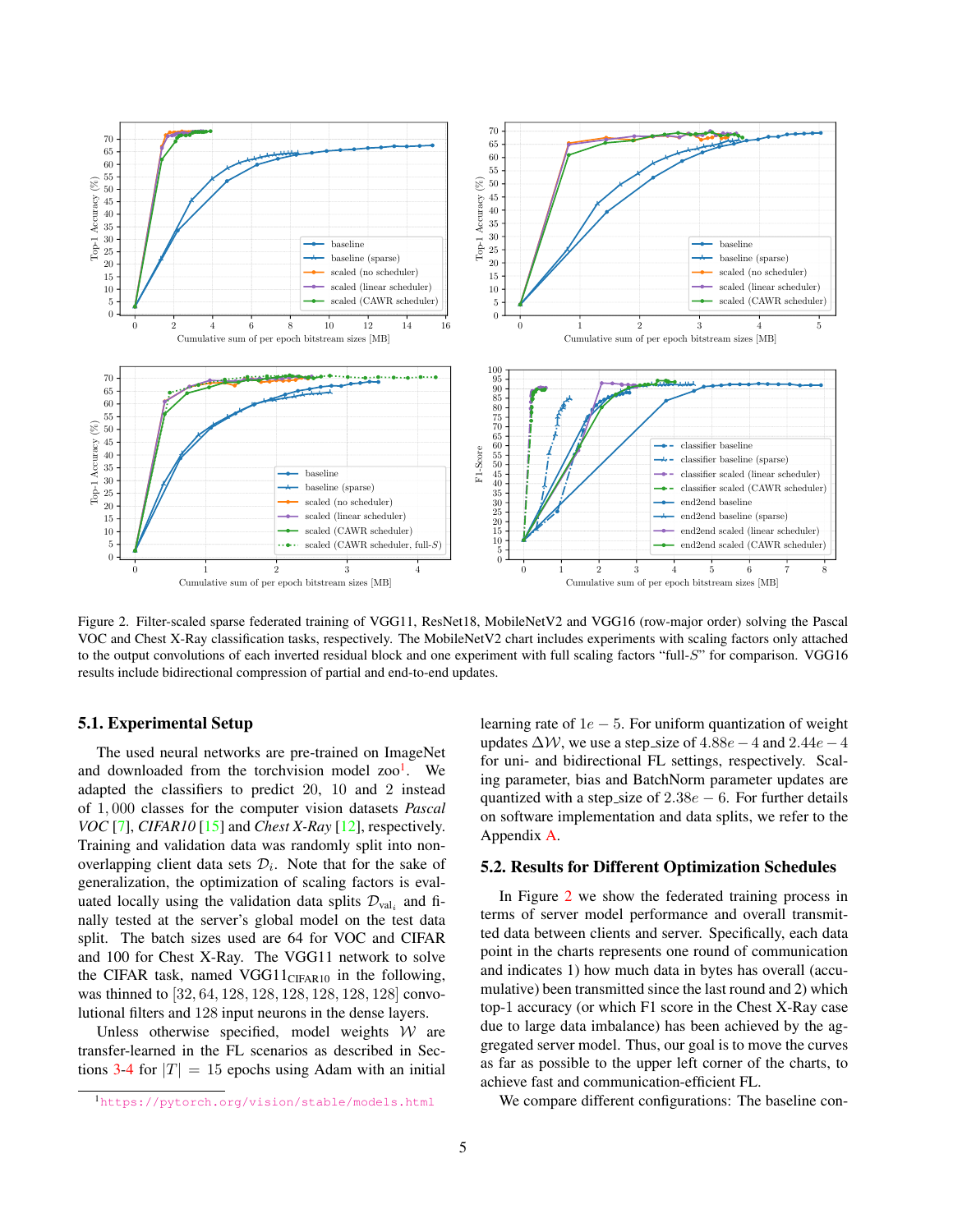figuration neither includes filter scaling nor sparsification, the sparse baseline includes sparsification only and all other curves represent our proposed method of scaled and sparse differential filters with different optimizers (Adam, SGD) and learning rate schedulers (no schedule, linear, CAWR). It is evident that training converges significantly faster when applying filter scaling. Also, the cumulative sum of transmitted data is reduced, which leads to significant savings in data traffic, especially for VGG11. The Adam optimization of scaling factors outperforms SGD optimization in all cases, so we refer to the Appendix [B](#page-10-1) for SGD results. For Adam optimization, linear and CAWR schedules improve the training process in different regimes: in later epochs, using CAWR generates models with higher performance, however, in the earlier epochs a linear schedule achieves better top-1 accuracy.

In literature, it has been shown that it is meaningful to compress weight updates in a bidirectional fashion, i.e. center-to-clients and clients-to-center communication. We tested this scenario with the Chest X-Ray dataset as it is motivated by a possible real world scenario, where a number of hospitals jointly train the detection of pathological evidence in x-ray data and a central server regularly updates the local detectors in the hospitals. As can be seen in Figure [2](#page-4-1) (bottom right), also in the bidirectional compression scenario filter scaling can contribute to faster convergence, bitrate savings and improved model performance. And finally, we also compare a full model update ("end2end") with a partial update which only updates the classifier part of the VGG16 network consisting of a BatchNorm module and two dense layers. Here, only 258 scaling factors were applied, still the improvements are substantial.

The achieved gains seem to be counter-inuitive at first glance, as additional scaling parameters (with a fine quantization level, i.e. less lossy) have been added to the encoded bit stream and still the total bit rate has decreased. Thus, this characteristic is closer examined in the following section.

#### <span id="page-5-2"></span>5.3. Effect of Filter-Tuning on Weight Updates

The scaling factors can amplify or suppress the impact of specific filters on the overall loss function. E.g., if a scaling factor s is close to zero, the entire convolutional filter only marginally contributes to the net output as the generated feature map will be quite sparse or of very low magnitude. This also has a large impact on the weight updates  $\Delta W$  and can be particularly advantageous for FL in computer vision applications to eliminate redundant or unused feature extractors learned in divergent image domains.

Having a closer look at Figure [3,](#page-5-0) we can observe different behaviors of scaling factors  $S$  dependent on their location within the neural network. On one hand, scaling factors in more shallow layers (close to the input) tend to converge to values close to 1, i.e. they do not change much and

<span id="page-5-0"></span>

Figure 3. Scaling factor statistics for MobileNetV2 during 15 epochs of training of three layers at different network positions: first inverted residual block, 17th inverted residual block, and the dense output layer (from top to bottom).

<span id="page-5-1"></span>

Figure 4. MobileNetV2 sparsity of two scaled clients vs. unscaled

thus only marginally influence the computational graph. In deeper located layers, the scaling factors on the other hand converge to values of  $s \to 6$  while simultaneously suppressing other filters with values close to zero. Interestingly, in the dense output layer (bottom subplot of Figure [3\)](#page-5-0) all output neurons are somehow amplified due to scaling.

A positive side-effect of these mechanisms is that also the filter weight updates  $\Delta W$  result in sparser tensors when using trainable scaling factors  $S$ . It is not surprising that filters F with corresponding  $s \rightarrow 0$  generate sparse output features. Consequently, the backpropagation algorithm computes smaller gradients for the associated weight updates. Another effect might be that large s make further training of filter weights redundant as the loss wrt. the filter F has already converged due to "macro training" through s. Figure [4](#page-5-1) illustrates the sparsity of two clients per epoch when filter scaling and sparsification are applied vs. spar-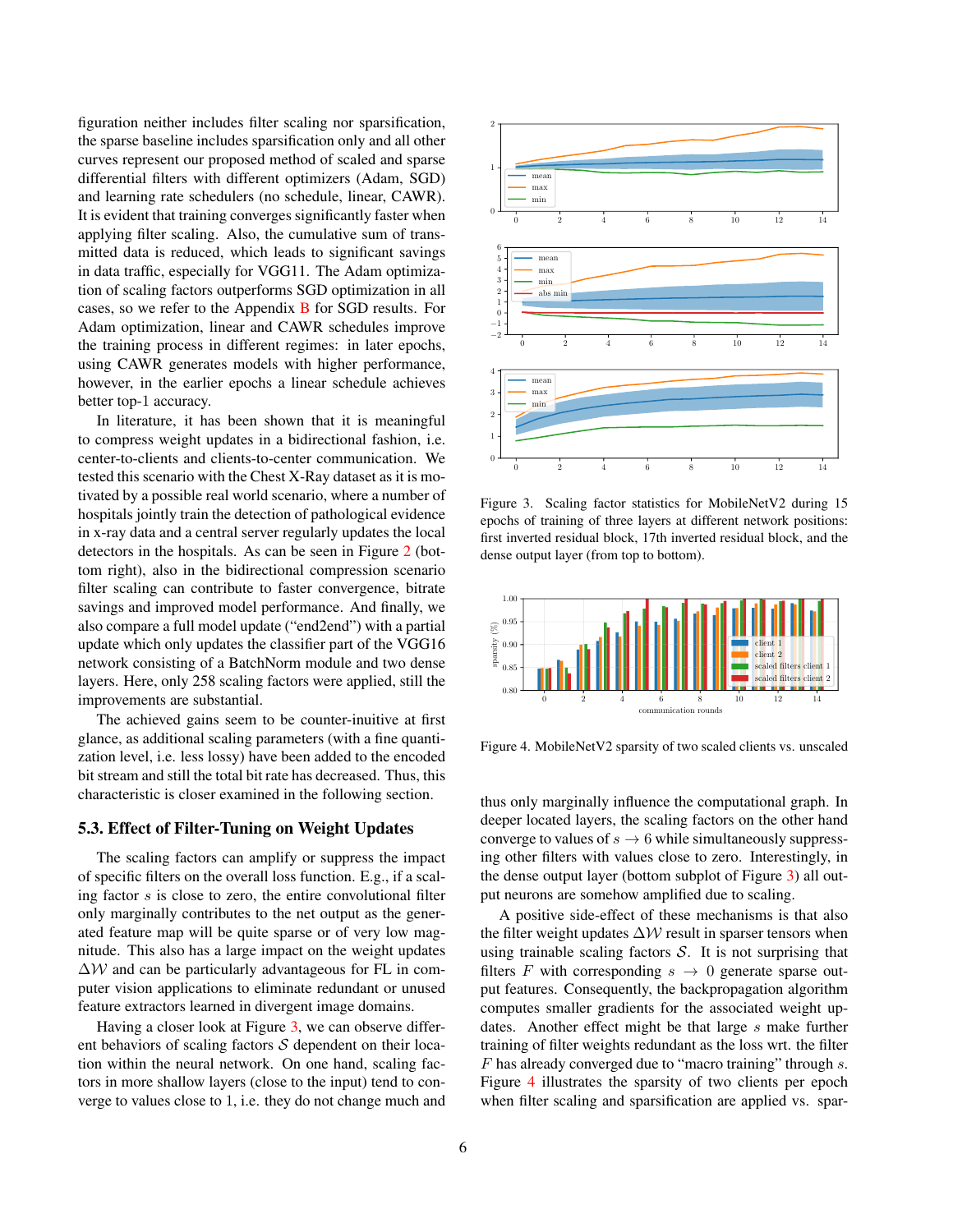<span id="page-6-4"></span><span id="page-6-0"></span>Table 1. Number of additional parameters and training time

| model                        | $\#$ params <sub>orig</sub> | $\#$ params <sub>add</sub> | $t_{add}$    |
|------------------------------|-----------------------------|----------------------------|--------------|
| MobileNetV2                  | 2.3M                        | 2.836                      | $1.17\times$ |
| with full- $S$               | 2.3M                        | 17,076                     | $1.31\times$ |
| ResNet18                     | 11.2M                       | 4.820                      | $1.62\times$ |
| VGG11                        | 128.8M                      | 10.964                     | $1.65\times$ |
| $\overline{V}GGI1_{CIFAR10}$ | 0.8M                        | 1.002                      | $1.68\times$ |
| VGG16                        | 16.8M                       | 4.482                      | $1.60\times$ |
| $VGG16$ <sub>partial</sub>   | 2.1M                        | 258                        | $1.40\times$ |

sification only. In the first few epochs,  $\Delta W$  is equal to or sparser than  $\Delta W_{\text{scaled}}$ , however in most of the epochs filter scaling increases sparsity, even up to 100% (meaning that *exclusively* scaling factors  $S$  are sent by the client, i.e. macro training only). In summary, even though additional scaling factors are added to the transmitted bit streams, their impact increases the sparsity of filter updates, resulting in a final overall data reduction.

#### 5.4. Computational and Memory Overhead

In addition to the experimental results above, Table [1](#page-6-0) gives an insight into the number of scaling parameters  $\mathcal S$ and additional training time required. It shows that  $S$  only accounts for 0.009% to 0.748% of the total network parameters, i.e. the extra storage and size of the compressed update is small. The additional processing time of scaling parameter training does not directly scale with the total number of S. It also depends on the number of layers equipped with  $S$  and the overall size of the network. This is due to the fact that the optimization algorithm considers the whole computational graph of the network for gradient propagation, even if only  $S$  is updated. However, performing one training iteration to update  $W$  compared to performing two iterations, one for  $W$  and one for  $S$ , requires on average only  $1.17\times$  to  $1.68\times$  the original computation time, which was also reflected in our experiments where we trained  $S$ for 5 sub-epochs  $E$  (i.e., training the scaling factors did not require  $5\times$  longer runtimes, but only  $\approx 3\times$  longer at most). This extra effort can be interpreted as an upper-bound and there are options to minimize the effort, e.g. by

1) applying scaling parameter training less frequently;

2) equipping less layers with  $S$ , e.g. as tested with MobileNetV2, where we only equipped the final convolutional layer of each inverted residual block instead of all convolutional layers therein (cf. "full- $S$ " in Figure [2,](#page-4-1) bottom left and Table [1\)](#page-6-0);

3) focusing  $S$  to be applied in deeper layers, as shown in partial updates of the VGG16 network, which converged as the end-to-end training counterpart (see also Section [5.3,](#page-5-2) where we showed that scaling factors do not change much in shallower layers);

4) considering smaller training splits to train  $S$ , i.e. not the full training split which is used to train  $W$ .

<span id="page-6-2"></span>

Figure 5. ResNet18 with error accumulation (residuals) and variation in number of clients.

#### <span id="page-6-3"></span>5.5. Increasing the Number of Clients

The purpose of the following analysis is to investigate the potential scalability of our approach, i.e., can filter scaling still achieve fast and communication-efficient FL as the number of clients increases. In the Pascal VOC scenario, we increased the number of clients from 2 to 4 and 8. As this FL scenario with  $|I| > 4$  barely achieved more than 30% top-1 accuracy *without* our filter scaling method, we implemented error accumulation as used in [\[21\]](#page-8-21) after sparsification:

<span id="page-6-1"></span>
$$
\Delta W_i^{(t+1)} = \mathcal{R}_i^{(t)} + \mathcal{W}_i^{(t+1)} - \mathcal{W}_i^{(t)} \tag{5}
$$

with  $\mathcal{R}_i^{(t+1)} = \Delta \hat{\mathcal{W}}_i^{(t+1)} - \Delta \mathcal{W}_i^{(t+1)}$  and Equation [5](#page-6-1) being inserted in Algorithm [1,](#page-3-1) line 10. The described error accumulation stores the difference of the compressed update and the original full-precision update locally ("residual"). According to this scheme, also small update elements in terms of magnitude can sum up until they exceed a certain threshold. Compared to the experimental results without residuals (cf. Figure [2,](#page-4-1) top right, vs. Figure  $5, \#$  $5, \#$ clients: 2) residuals produce updates with a higher bitrate, as more information is accessible and will be send. The performance of the center model is slightly increased, however if the number of clients increases, convergence speed decreases as a consequence of the higher degree of distribution in the system and the rising non-IID-ness in data due to random partitioning of client train data (see Appendix  $C$ ). As our primary goal is faster convergence and bitrate reduction, we don't address robustness on non-IID data in the scope of this work.

The results in Figure [5](#page-6-2) show that filter scaling again outperforms all non-scaled training processes, which becomes even more evident as the number of clients increases. The relative improvement in top-1 accuracy is highest for the scenario with 8 clients equally involved in federated training, which may be a tentative indicator that the proposed method is scalable.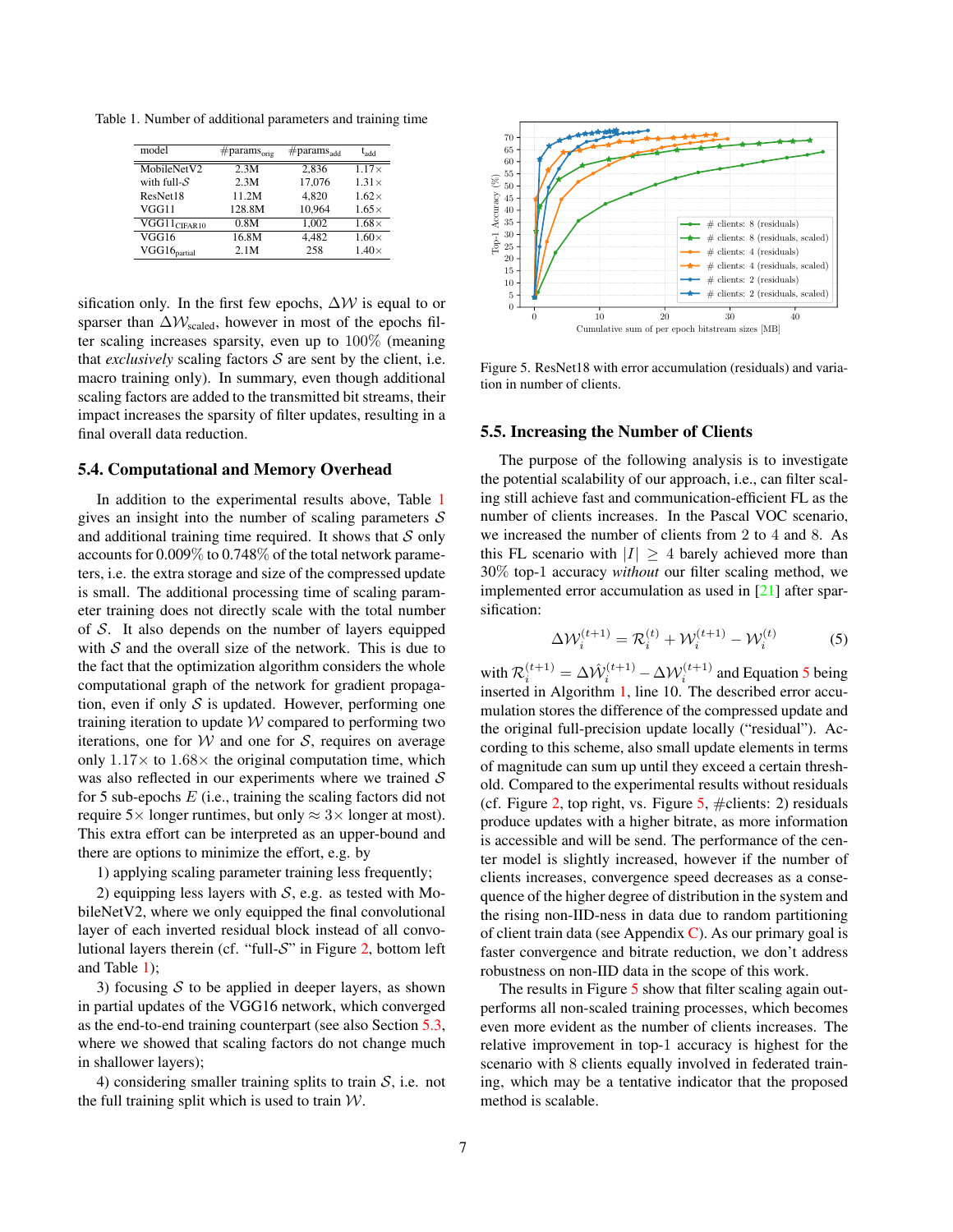<span id="page-7-2"></span><span id="page-7-1"></span>Table 2. Comparing different approaches from literature and combinations with parts of our proposed compression pipeline with our scaled and sparse filters method (Algorithm [1\)](#page-3-1). Experiments were conducted using a thinned VGG11 solving CIFAR10 with 2, 4, 8 and 16 clients for  $t = 1, ..., T = 90$  epochs. A constant sparsity rate of 96% was used for sparse ternary compression (STC) and our proposed methods.

|                                                    | $ I  = 2$ Clients |    |               |    | $ I  = 4$ Clients |    | $ I  = 8$ Clients |               |             | $ I  = 16$ Clients |             |               |             |               |             |    |
|----------------------------------------------------|-------------------|----|---------------|----|-------------------|----|-------------------|---------------|-------------|--------------------|-------------|---------------|-------------|---------------|-------------|----|
|                                                    | Acc. $= 70.0$     |    | Acc. $= 76.7$ |    | Acc. $= 64.3$     |    | Acc. $= 71.6$     | Acc. $= 57.9$ |             | Acc. $= 67.2$      |             | Acc. $= 48.2$ |             | Acc. $= 61.4$ |             |    |
|                                                    | : data            |    | $\sum$ data   |    | > `data           |    | $\Gamma$ data     |               | $\sum$ data |                    | $\sum$ data | t             | data        |               | $\sum$ data |    |
| FedAvg $[19]$                                      | 387.13 MB         | 58 | Ø             | Ø  | 747.09 MB         | 56 | ø                 | ø             | 1.467.02 MB | 55                 | ø           | ø             | 2.988.37 MB | 56            | Ø           | Ø  |
| FedAvg $[19]^\dagger$                              | 10.54 MB          | 58 | ø             | ø  | 7.82 MB           | 55 | ø                 | ø             | 31.86 MB    | 55                 | ø           | ø             | 55.48 MB    | 56            | ø           | Ø  |
| STC $[21]$ <sup>†</sup>                            | 4.33 MB           | 73 | Ø             | ø  | 8.65 MB           | 74 | ø                 | ø             | 16.56 MB    | 72                 | ø           | ø             | 34.11 MB    | 76            | Ø           | Ø  |
| Eqs. $(2) + (3)$                                   | 3.71 MB           | 90 | ø             | Ø  | 7.23 MB           | 90 | ø                 | Ø             | 14.24 MB    | 90                 | ø           | ø             | 27.46 MB    | 90            | ø           | Ø  |
| <b>STC</b> $[21]$ <sup><math>\ddagger</math></sup> | 1.97 MB           | 31 | 5.53 MB       | 86 | 4.34 MB           | 34 | 10.59 MB          | 83            | 7.81 MB     | 31                 | 21.79 MB    | 86            | 10.63 MB    | 22            | 42.81 MB    | 86 |
| Algorithm 1                                        | .68 MB            | 36 | 3.92 MB       | 90 | 3.61 MB           | 39 | 8.09 MB           | 90            | 6.16 MB     | 34                 | 15.94 MB    | 90            | 7.93 MB     | 23            | 31.34 MB    | 90 |

 $\dagger$  Literature method with DeepCABAC encoding.  $\dagger$  Literature method with DeepCABAC encoding and our proposed filter scaling, cf. Equation [\(4\)](#page-2-3). ∅ configuration has not achieved the target accuracy within 90 communication epochs

#### 5.6. Comparative Results

After investigating several parameter variations of our proposed method, this subsection provides final results in comparison to current state-of-the-art methods. Here, Federated Averaging (FedAvg [\[19\]](#page-8-10)) is a widely used baseline algorithm for communication-efficient FL. Accordingly, there are numerous works in the literature that propose improvements for FedAvg, of which Sparse Ternary Compression (STC  $[21]$ ) is a regularly cited improvement  $[2, 22]$  $[2, 22]$  $[2, 22]$ . STC converges faster when compared to other averaging algorithms like FedAvg while less bits are communicated overall. Because of these advantages, we also compare our method with STC. The STC protocol compresses communication via sparsification, ternarization, error accumulation according to Equation [\(5\)](#page-6-1) - and Golomb encoding. For better comparability, and since DeepCABAC also makes use of Golomb encoding for binarization, we encoded all weight updates with DeepCABAC in our experiments.

Table [2](#page-7-1) shows the respective experimental results. We deployed a thinned VGG11, as used in [\[21\]](#page-8-21), which was federally learned on 80% of the CIFAR10 training data (20% were used as validation data). For the FL scenario, we used 2, 4, 8 and 16 clients which were trained for  $T = 90$  epochs with a constant sparsity rate of 96%.

First, we executed FedAvg, where the uncompressed client model updates are sent after each epoch, then averaged on the server side and broadcast to the clients (here without server-to-clients compression, which holds for all experimental results in Table [2\)](#page-7-1). Second, we applied our proposed uniform quantization and DeepCABAC encoding to the FedAvg pipeline, which reduced the amount of communicated bits by a factor of  $\approx 54$ . Third, STC is applied to the weight updates. Different from the experimental setup in  $[21]$ , we did not use an "equivalent" delay period of n backpropagation iterations for FedAvg, consequently STC introduces additional sparsity, resulting in convergence in later epochs  $t$ . In the fourth row of Table [2,](#page-7-1) we provide results for applying our proposed sparsification to the weight updates which further decreases the amount of communicated bits, however, at the cost of additional training epochs to converge. This can be explained due to the structured sparsity introduced in the weight updates which is not finetuned here but fixed to 96% for better comparison. In a next step, we applied our filter scaling approach to STC and to our proposed sparsification scheme (i.e. "Algorithm [1"](#page-3-1)).

With filter scaling enabled, both methods converge significantly faster, i.e. they require less communication rounds to achieve the target accuracies, while the amount of transmitted data is reduced by up to  $\approx 377 \times$  compared to FedAvg, and achieve higher top-1 accuracies overall compared to non-scaled configurations. In accordance with the previous section, the benefits of filter scaling increase as the population of clients grows. However, the accuracy achievable within 90 epochs, and thus the overall convergence speed, decreases with a larger number of participating clients (as also described in section [5.5\)](#page-6-3).

#### <span id="page-7-0"></span>6. Conclusion

In this paper we presented a fast converging compression pipeline for FL scenarios in computer vision applications. The pipeline applies structured and unstructured sparsification, and equips weight layers with additional trainable scaling factors at the granularity of convolutional filters. We showed that the scaling factors can amplify or suppress the impact of specific filters on the overall loss function and by doing so can compensate very sparse updates while improving convergence speed. As a result, overall data and bit stream sizes are reduced. The proposed method was tested and verified in its data reduction capability with different FL settings, including a learning scheduler variation, single (server-to-clients) and double (also clients-to-server) communication, end-to-end and partial updates, as well as FL systems with different number of clients. Compared to previous work, the proposed scaling method converges faster, achieves higher accuracy and reduces the amount of total transmitted data by up to  $\approx 377 \times$ .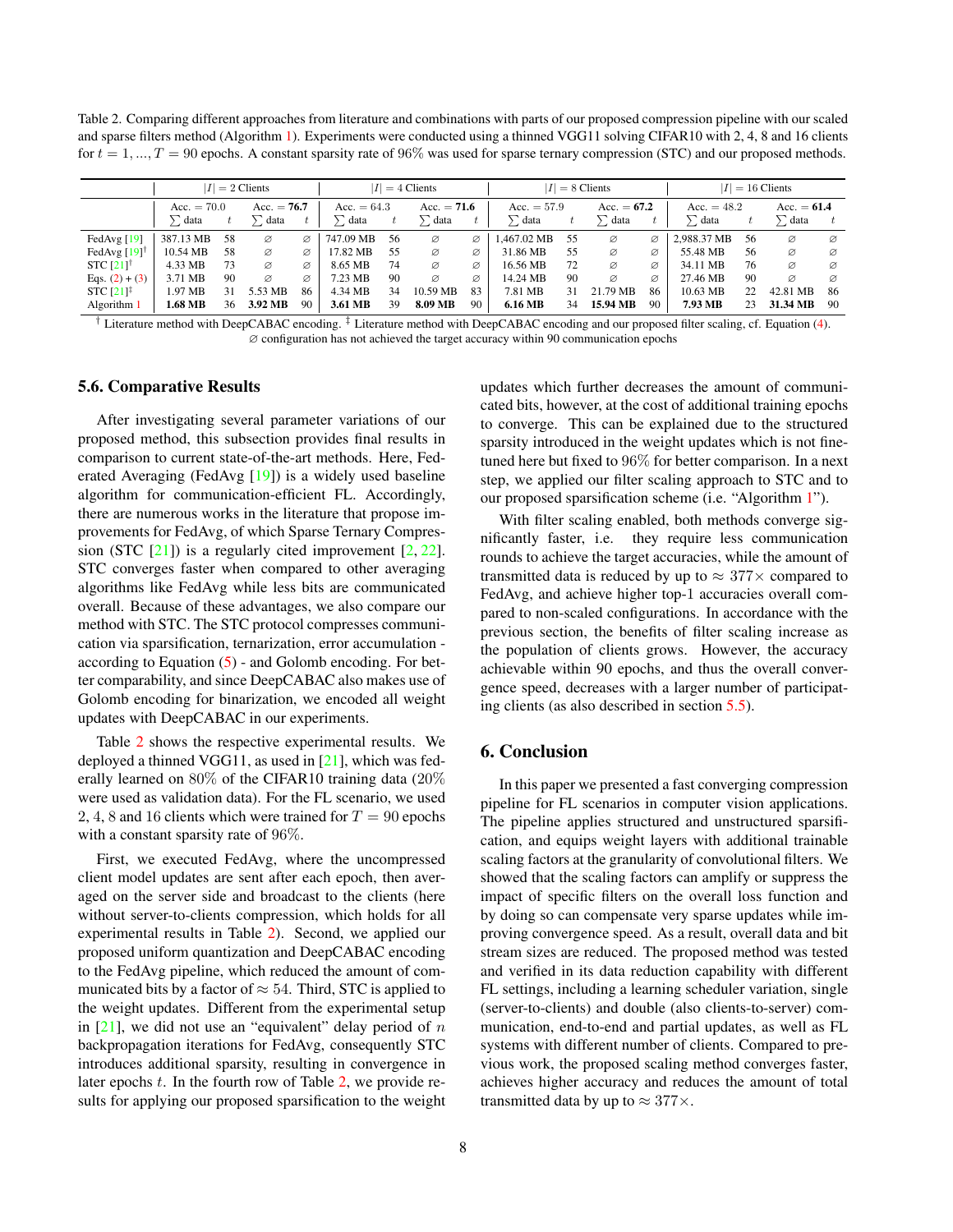#### References

- <span id="page-8-15"></span>[1] Alham Fikri Aji and Kenneth Heafield. Sparse communication for distributed gradient descent. In Martha Palmer, Rebecca Hwa, and Sebastian Riedel, editors, *Proceedings of the 2017 Conference on Empirical Methods in Natural Language Processing, EMNLP 2017, Copenhagen, Denmark, September 9-11, 2017*, pages 440–445. Association for Computational Linguistics, 2017. [2](#page-1-2)
- <span id="page-8-2"></span>[2] Paolo Bellavista, Luca Foschini, and Alessio Mora. Decentralised learning in federated deployment environments: A system-level survey. *ACM Comput. Surv.*, 54(1), feb 2021. [1,](#page-0-0) [8](#page-7-2)
- <span id="page-8-4"></span>[3] Yash Bhalgat, Jinwon Lee, Markus Nagel, Tijmen Blankevoort, and Nojun Kwak. Lsq+: Improving low-bit quantization through learnable offsets and better initialization. In *Proceedings of the IEEE/CVF Conference on Computer Vision and Pattern Recognition (CVPR) Workshops*, June 2020. [2](#page-1-2)
- <span id="page-8-0"></span>[4] Zhuoqing Chang, Shubo Liu, Xingxing Xiong, Zhaohui Cai, and Guoqing Tu. A survey of recent advances in edgecomputing-powered artificial intelligence of things. *IEEE Internet of Things Journal*, 8(18):13849–13875, 2021. [1](#page-0-0)
- <span id="page-8-1"></span>[5] Liang-Chieh Chen, Yukun Zhu, George Papandreou, Florian Schroff, and Hartwig Adam. Encoder-decoder with atrous separable convolution for semantic image segmentation. In *Proceedings of the European conference on computer vision (ECCV)*, pages 801–818, 2018. [1](#page-0-0)
- <span id="page-8-3"></span>[6] Yoni Choukroun, Eli Kravchik, Fan Yang, and Pavel Kisilev. Low-bit quantization of neural networks for efficient inference. In *2019 IEEE/CVF International Conference on Computer Vision Workshop (ICCVW)*, pages 3009–3018. IEEE, 2019. [2](#page-1-2)
- <span id="page-8-18"></span>[7] Mark Everingham, Luc Gool, Christopher K. Williams, John Winn, and Andrew Zisserman. The PASCAL Visual Object Classes Challenge 2012 (VOC2012) Results. *Int. J. Comput. Vision*, 88(2):303–338, jun 2010. [5,](#page-4-2) [11](#page-10-2)
- <span id="page-8-8"></span>[8] Paul Haase, Daniel Becking, Heiner Kirchhoffer, Karsten Müller, Heiko Schwarz, Wojciech Samek, Detlev Marpe, and Thomas Wiegand. Encoder optimizations for the nnr standard on neural network compression. In *2021 IEEE International Conference on Image Processing (ICIP)*, pages 3522– 3526. IEEE, 2021. [2](#page-1-2)
- <span id="page-8-7"></span>[9] Song Han, Huizi Mao, and William J. Dally. Deep compression: Compressing deep neural network with pruning, trained quantization and huffman coding. In Yoshua Bengio and Yann LeCun, editors, *4th International Conference on Learning Representations, ICLR 2016, San Juan, Puerto Rico, May 2-4, 2016, Conference Track Proceedings*, 2016. [2](#page-1-2)
- <span id="page-8-16"></span>[10] Chaoyang He, Murali Annavaram, and Salman Avestimehr. Towards non-iid and invisible data with fednas: federated deep learning via neural architecture search. *arXiv preprint arXiv:2004.08546*, 2020. [2](#page-1-2)
- <span id="page-8-5"></span>[11] Sangil Jung, Changyong Son, Seohyung Lee, Jinwoo Son, Jae-Joon Han, Youngjun Kwak, Sung Ju Hwang, and Changkyu Choi. Learning to quantize deep networks by optimizing quantization intervals with task loss. In *Proceedings*

*of the IEEE/CVF Conference on Computer Vision and Pattern Recognition*, pages 4350–4359, 2019. [2](#page-1-2)

- <span id="page-8-20"></span>[12] Daniel Kermany, Kang Zhang, and Michael Goldbaum. Labeled Optical Coherence Tomography (OCT) and Chest X-Ray Images for Classification, Jan. 2018. Type: dataset. [5,](#page-4-2) [11](#page-10-2)
- <span id="page-8-12"></span>[13] Diederik P. Kingma and Jimmy Ba. Adam: A method for stochastic optimization. In Yoshua Bengio and Yann LeCun, editors, *3rd International Conference on Learning Representations, ICLR 2015, San Diego, CA, USA, May 7-9, 2015, Conference Track Proceedings*, 2015. [2,](#page-1-2) [4](#page-3-3)
- <span id="page-8-9"></span>[14] Heiner Kirchhoffer, Paul Haase, Wojciech Samek, Karsten Müller, Hamed Rezazadegan-Tavakoli, Francesco Cricri, Emre Aksu, Miska M Hannuksela, Wei Jiang, Wei Wang, et al. Overview of the neural network compression and representation (nnr) standard. *IEEE Transactions on Circuits and Systems for Video Technology*, 2021. [2](#page-1-2)
- <span id="page-8-19"></span>[15] Alex Krizhevsky. Learning Multiple Layers of Features from Tiny Images. Apr. 2009. [5,](#page-4-2) [11](#page-10-2)
- <span id="page-8-14"></span>[16] Yujun Lin, Song Han, Huizi Mao, Yu Wang, and Bill Dally. Deep gradient compression: Reducing the communication bandwidth for distributed training. In *6th International Conference on Learning Representations, ICLR 2018, Vancouver, BC, Canada, April 30 - May 3, 2018, Conference Track Proceedings*. OpenReview.net, 2018. [2](#page-1-2)
- <span id="page-8-17"></span>[17] Ilya Loshchilov and Frank Hutter. SGDR: stochastic gradient descent with warm restarts. In *5th International Conference on Learning Representations, ICLR 2017, Toulon, France, April 24-26, 2017, Conference Track Proceedings*. OpenReview.net, 2017. [4](#page-3-3)
- <span id="page-8-6"></span>[18] Arturo Marban, Daniel Becking, Simon Wiedemann, and Wojciech Samek. Learning sparse & ternary neural networks with entropy-constrained trained ternarization (ec2t). In *Proceedings of the IEEE/CVF Conference on Computer Vision and Pattern Recognition (CVPR) Workshops*, June 2020. [2](#page-1-2)
- <span id="page-8-10"></span>[19] Brendan McMahan, Eider Moore, Daniel Ramage, Seth Hampson, and Blaise Aguera y Arcas. Communicationefficient learning of deep networks from decentralized data. In *Artificial intelligence and statistics*, pages 1273–1282. PMLR, 2017. [2,](#page-1-2) [8](#page-7-2)
- <span id="page-8-11"></span>[20] Jed Mills, Jia Hu, and Geyong Min. Communicationefficient federated learning for wireless edge intelligence in iot. *IEEE Internet of Things Journal*, 7(7):5986–5994, 2019. [2](#page-1-2)
- <span id="page-8-21"></span>[21] Felix Sattler, Simon Wiedemann, Klaus-Robert Müller, and Wojciech Samek. Robust and communication-efficient federated learning from non-iid data. *IEEE transactions on neural networks and learning systems*, 31(9):3400–3413, 2019. [7,](#page-6-4) [8](#page-7-2)
- <span id="page-8-22"></span>[22] Osama Shahid, Seyedamin Pouriyeh, Reza M Parizi, Quan Z Sheng, Gautam Srivastava, and Liang Zhao. Communication efficiency in federated learning: Achievements and challenges. *arXiv preprint arXiv:2107.10996*, 2021. [8](#page-7-2)
- <span id="page-8-13"></span>[23] Nikko Strom. Scalable distributed dnn training using commodity gpu cloud computing. In *Sixteenth Annual Conference of the International Speech Communication Association*, 2015. [2](#page-1-2)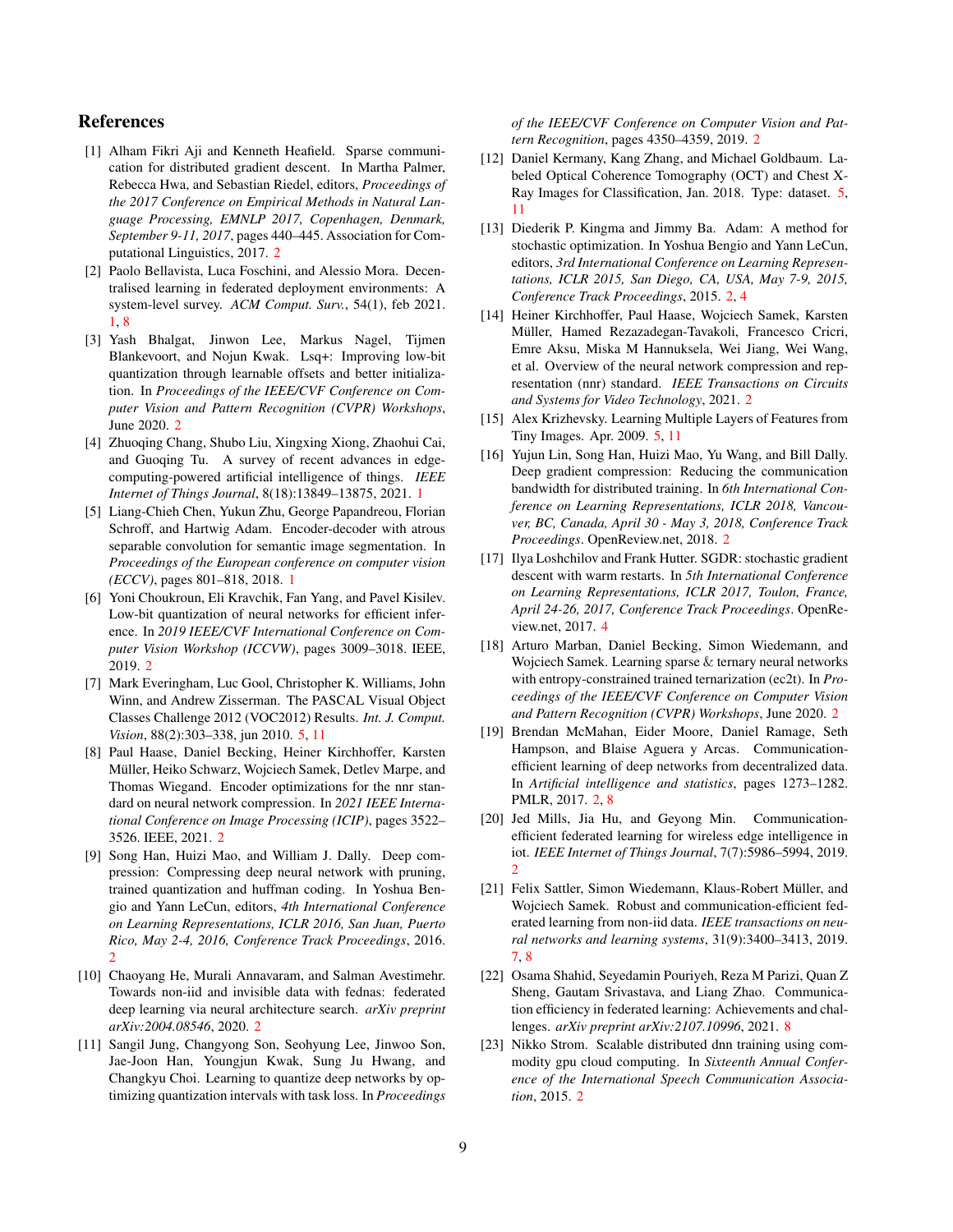- <span id="page-9-1"></span>[24] Jiaxiang Wu, Weidong Huang, Junzhou Huang, and Tong Zhang. Error compensated quantized sgd and its applications to large-scale distributed optimization. In *International Conference on Machine Learning*, pages 5325–5333. PMLR, 2018. [2](#page-1-2)
- <span id="page-9-0"></span>[25] Qi Xia, Winson Ye, Zeyi Tao, Jindi Wu, and Qun Li. A survey of federated learning for edge computing: Re-

search problems and solutions. *High-Confidence Computing*, 1(1):100008, 2021. [1](#page-0-0)

<span id="page-9-2"></span>[26] Shuai Zheng, Ziyue Huang, and James Kwok. Communication-efficient distributed blockwise momentum sgd with error-feedback. *Advances in Neural Information Processing Systems*, 32, 2019. [2](#page-1-2)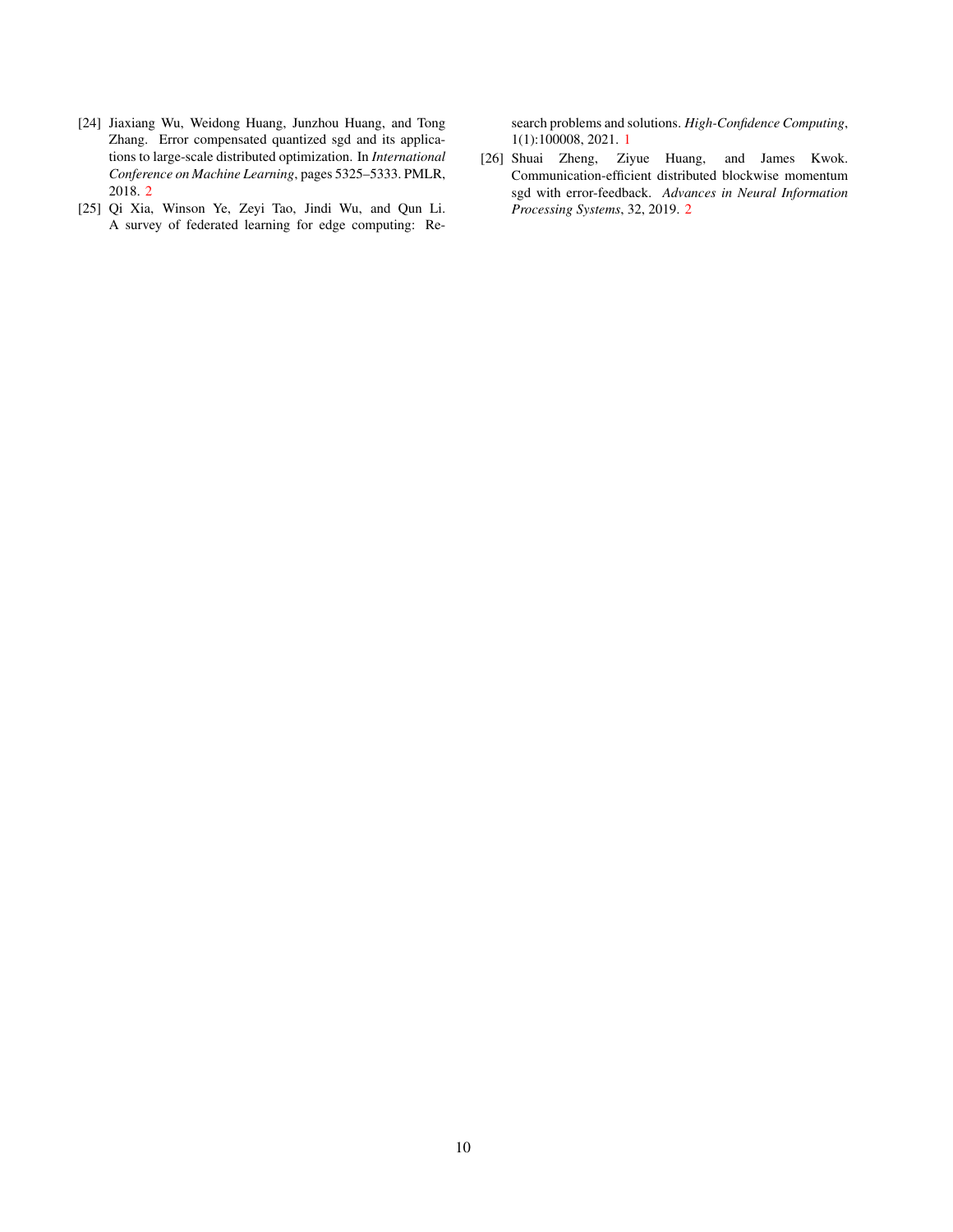#### <span id="page-10-2"></span><span id="page-10-0"></span>A. Further Information on Software Implementation and Datasets

In order to train scaling factors separately, an additional optimizer is instantiated, which only updates the scaling factors  $S$ . All  $s \in S$  are initialized with the value 1 and then optimized with Adam or SGD with a momentum of 0.9. From a software perspective, we implemented a wrapper function, which detects all convolutional and dense layers within the respective neural network and replaces them with a scaled version of the respective module class. Note that this procedure changes the computational graph, however scaling factors have no effect on the original graph output if set to 1. All experiments were conducted on a homogeneous GPU cluster employing NVIDIA Ampere A100 GPUs (40 GB RAM). We use PyTorch 1.8.1 and torchvision 0.9.1 as deep learning framework and CUDA 11.1 for NN GPU acceleration.

The *Pascal Visual Object Classes Challenge 2012* [\[7\]](#page-8-18) provides 11, 540 images categorized into 20 classes. The *Chest X-Ray* dataset [\[12\]](#page-8-20) consists of 5, 856 images which are categorized into two classes: "pneumonia" and "normal". *CIFAR10* [\[15\]](#page-8-19) consists of 60,000 images with a resolution of  $32 \times 32$  pixels, containing 10 classes. The data sets are split into approximately 60 : 20 : 20%, 75 : 15 : 10% and 70 : 15 : 15% for training:validation:testing purposes for Pascal VOC, Chest X-Ray and CIFAR10, respectively. We applied normalization and random horizontal flipping to all samples. Additionally, VOC samples are center cropped to  $224 \times 224$  pixels and Chest X-Ray samples to  $150 \times 150$  pixels.



## <span id="page-10-1"></span>B. SGD Results

Figure B.1. SGD optimization for filter-scaled sparse federated training of VGG11, ResNet18, MobileNetV2 and VGG16 (row-major order) solving the Pascal VOC and chest x-ray classification tasks, respectively.